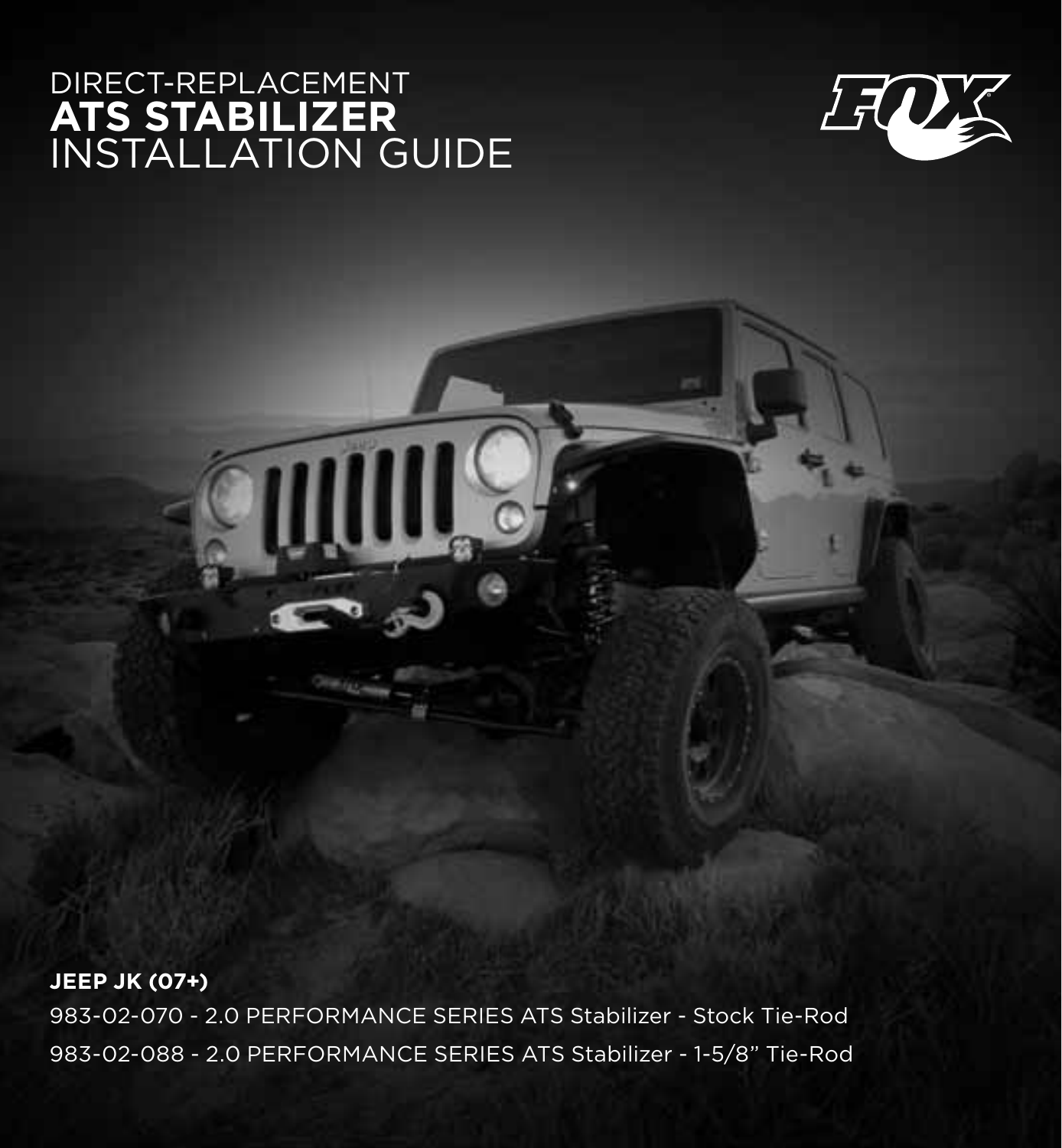

# **INSTALLATION guide**

#### **JEEP JK**

2.0 PERFORMANCE SERIES ATS Stabilizer - Stock Tie-Rod: 983-02-070

2.0 PERFORMANCE SERIES ATS Stabilizer - 1-5/8" Tie Rod: 983-02-088 Thank you for choosing FOX directreplacement shocks for your vehicle. FOX products are designed, tested, and manufactured by the finest professionals in the industry.

FOX recommends that you become completely familiar with the handling characteristics of your modified vehicle before operating it under rigorous conditions, helping to avoid potential rollover situations and other loss of control events. FOX further recommends that you use appropriate protective equipment at all times when operating your vehicle.

To achieve the best performance and product longevity, periodic service and maintenance is required. Please refer to the Service and Upgrades section for more information.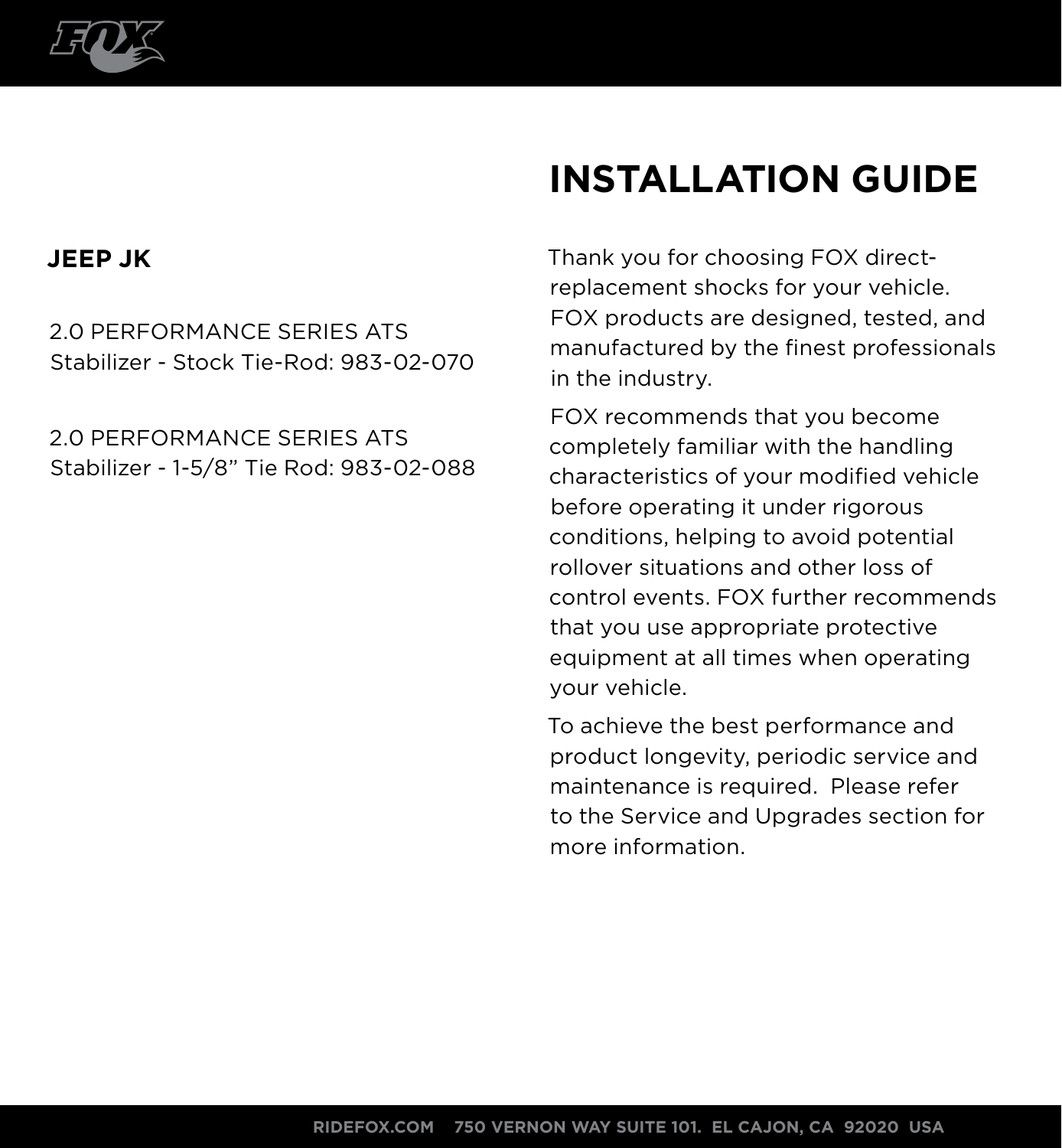

#### **warnings**

- FOX direct-replacement shocks are designed to fit and allow proper clearance with the factory suspension. If aftermarket suspension components are installed it is the customers responsibility to ensure that at full cycle the suspension clears the FOX shocks.
- FOX direct-replacement shocks should always be installed as a pair for maximum performance.
- Proper installation and service procedures are essential for the safe and reliable installation of chassis parts, requiring the experience and tools specially designed for this purpose. Installation and maintenance procedures for this product must be performed by a qualified service technician, to avoid potentially unsafe vehicle handling characteristics, which may result in SERIOUS INJURY or DEATH.
- Modifying your vehicle's suspension will change the handling characteristics of your vehicle. Under certain conditions, your modified vehicle may be more susceptible to loss of control or rollover, which can result in SERIOUS INJURY

or DEATH. Thoroughly familiarize yourself with the modified vehicle handling characteristics before any rigorous vehicle operation. Wear body protective gear including head protection when appropriate. Installation of vehicle roll bars or cage is highly recommended.

- FOX direct-replacement shocks are gas-charged and are highly pressurized. Placing shocks in a vise or clamp, applying heat, or attempting to open or service the shock without the proper tools and training can result in SERIOUS INJURY or DEATH. Do not attempt to modify, puncture or incinerate a FOX direct-replacement shock absorber.
- Any attempt to misuse, misapply, modify, or tamper with any FOX product voids any warranty and may result in SERIOUS INJURY or DEATH.

#### **Guidelines**

• Always use a chassis lift for the installation of shocks, and make certain that the raised vehicle is securely attached to the lift to prevent the vehicle from slipping, falling, or moving during the installation process.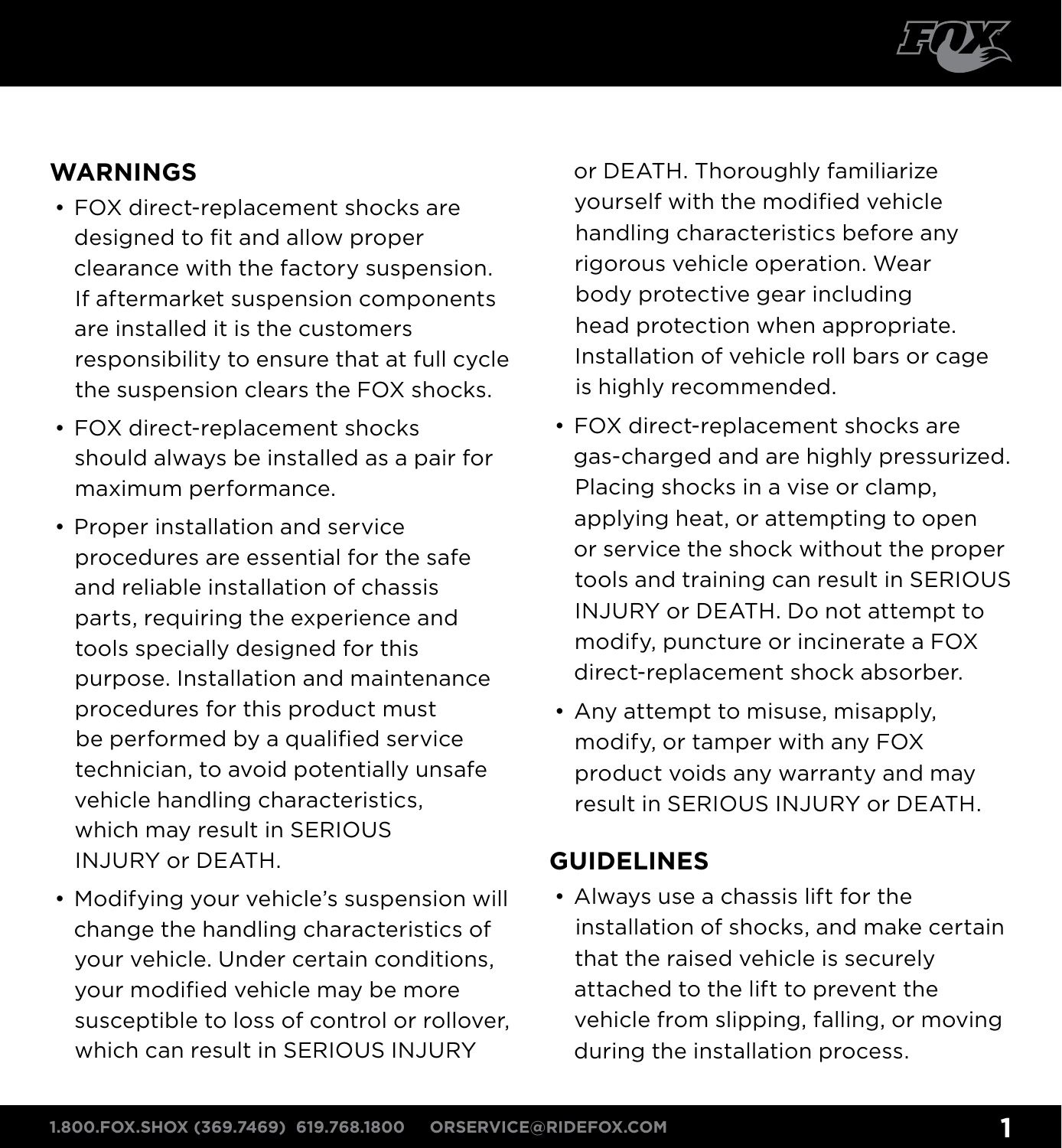

- DO NOT install any FOX product without the necessary special tools, expertise and chassis lift, or you will subject yourself to the risk of SERIOUS INJURY or DEATH. If you elect to not use a chassis lift (which election may result in SERIOUS INJURY or DEATH), ensure that the vehicle is on level ground, that all tires on the ground during installation are blocked to prevent vehicle movement, that at least two tires are on the ground at all times, and that adequately secured jack stands are used to support the vehicle. NEVER get under the vehicle until you have checked to ensure that the vehicle will be stable during installation.
- FOX direct-replacement shocks are designed to fit your vehicle's shock mounts with no modifications with the exception of reservoir placement on specific models and applications.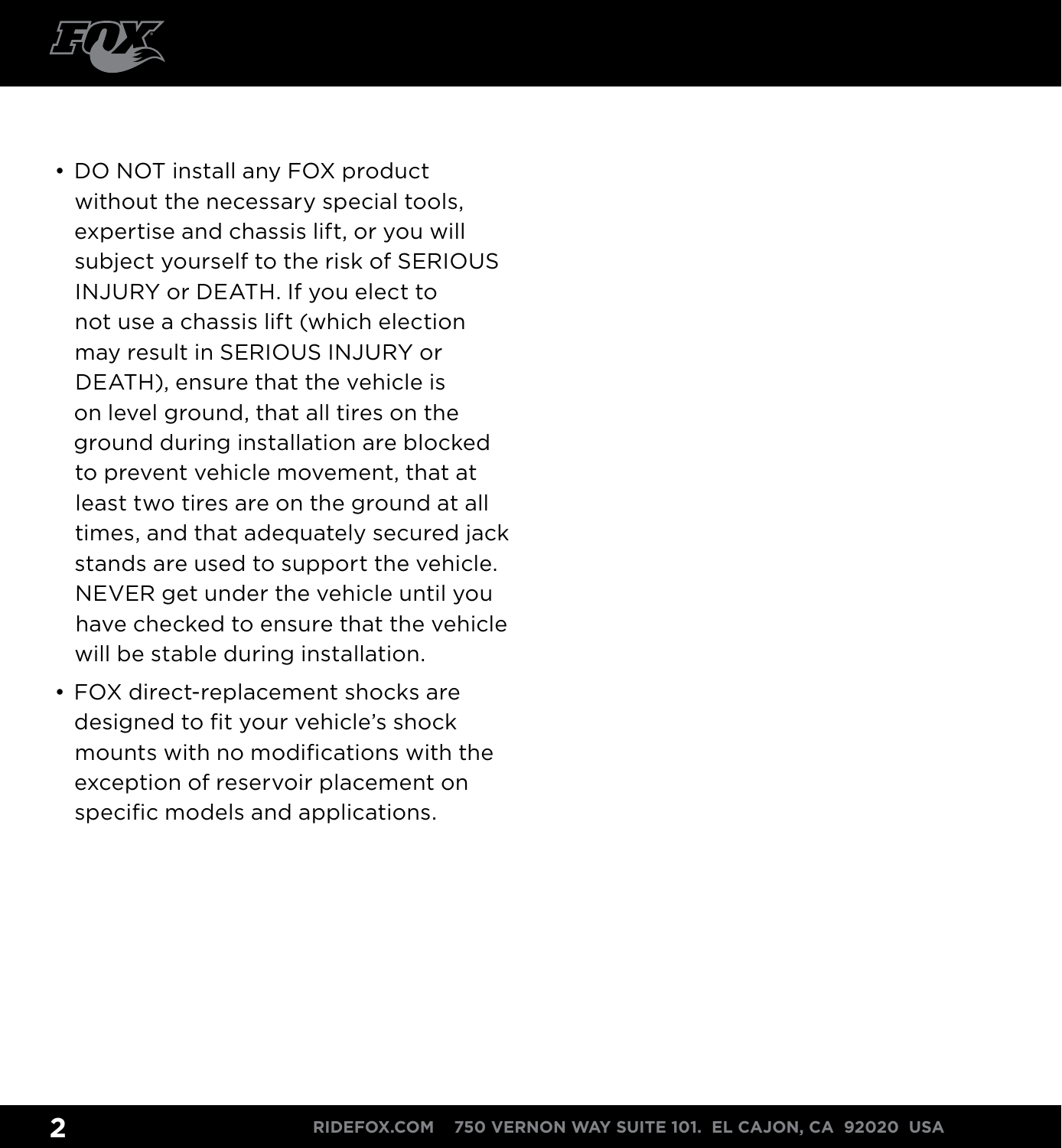

#### **instructions**

Medium-strength thread-lock (blue Loctite) is recommended on all bolts.

- 1 Please read the INSTALLATION GUIDELINES for instructions on how to properly lift and secure the vehicle.
- 2. Remove stock steering stabilizer and tie rod bracket.
- 3. Replace the stock track bar bolt with supplied FOX bolt. (Fig. 1)
- 4. Compress the stabilizer so a 1/4" of shaft is exposed between the eyelet and the body. Turning the adjuster screw on the eyelet fully counter clockwise will make compressing the stabilizer easier. (Fig. 2)
- 5. Install eyelet end of stabilizer on track bar bolt. Use supplied spacers and nut. Make sure adjuster is pointed down. Torque nut to 60 ft-lb. (Fig. 3)
- 6. Turn vehicle's wheels completely to the right so they rest against the steering stops.
- 7. Loosely mount track bar clamp to track bar with supplied screws. (Fig 4)



Fig. 1: New FOX track bar bolt



Fig. 2: 1/4" of shaft exposed



Fig. 3: Eyelet installed on track bar bolt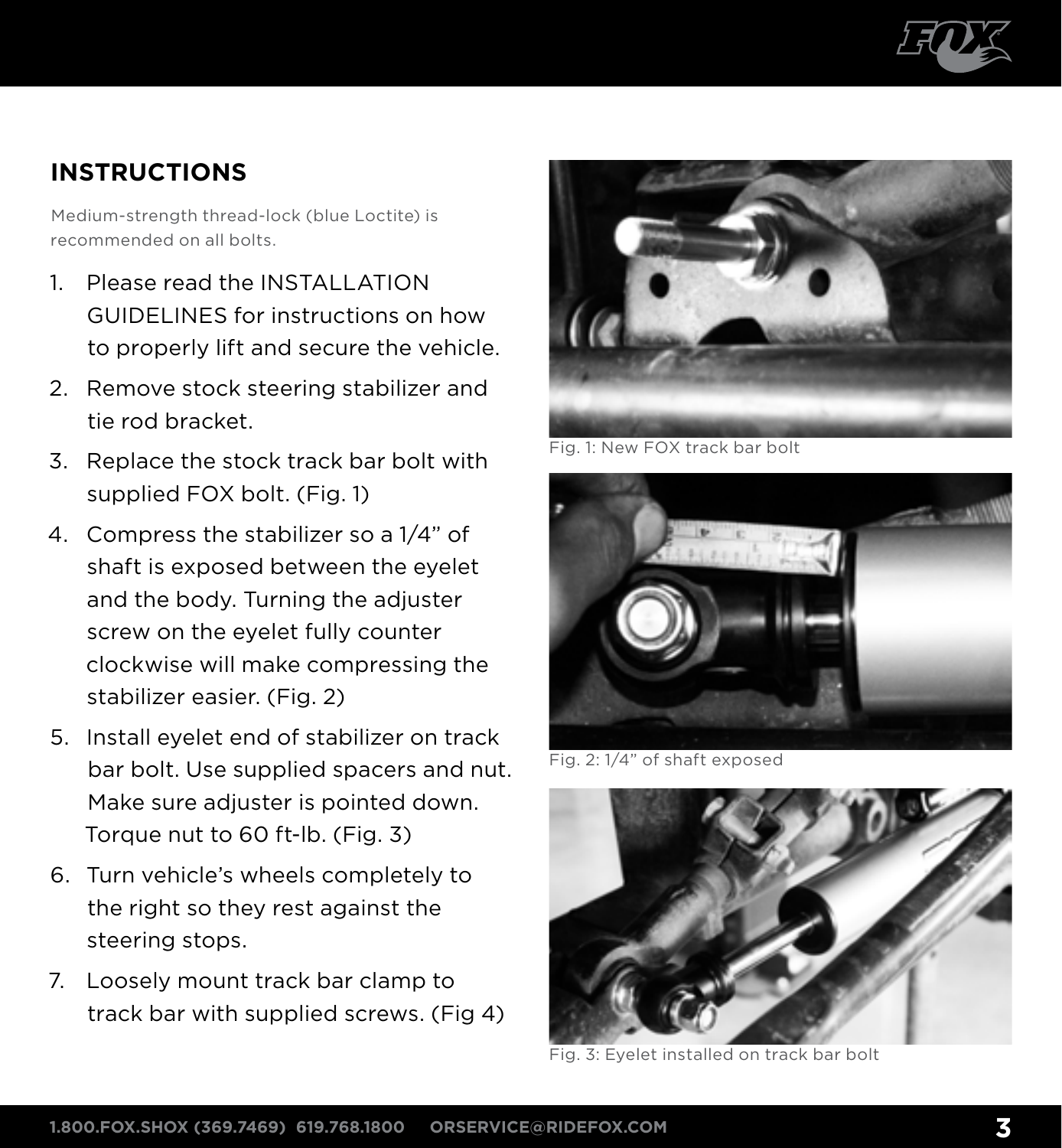



- 8. Orient stabilizer so that it will not interfere with anything (suspension, driveline, engine, etc.) through entire range of steering and suspension travel.
- 9. If interference issues exist and cannot be resolved by rotating the track bar clamp, the stabilizer reservoir can be rotated. If installing stabilizer on 2012 and newer model with stock suspension or with less than a 2.5'' lift and aftermarket 1 1/4'' bump stop extension, the stabilizer reservoir must be rotated for clearance. Loosen pinch bolt on L-bracket between stabilizer and track bar clamp, rotate reservoir approximately 135 degrees down and toward rear of vehicle (Fig. 5). Torque pinch bolt to 12 lb-ft.



Fig. 4: Stabilizer loosely clamped to tie rod Fig. 5: 135 degree reservoir orientation on some 2012 and newer applications

- 10. With the wheels turned fully to the right and 1/4" of shaft exposed on the stabilizer, tighten the 4 track bar clamp bolts to 12 lb-ft.
- 11. Check that the vehicle steers completely in both directions and is limited by the steering stops, not the stabilizer.
- 12. Place vehicle on the ground and check that the stabilizer does not interfere with anything (suspension, driveline, engine, etc.) through entire range of steering and suspension travel.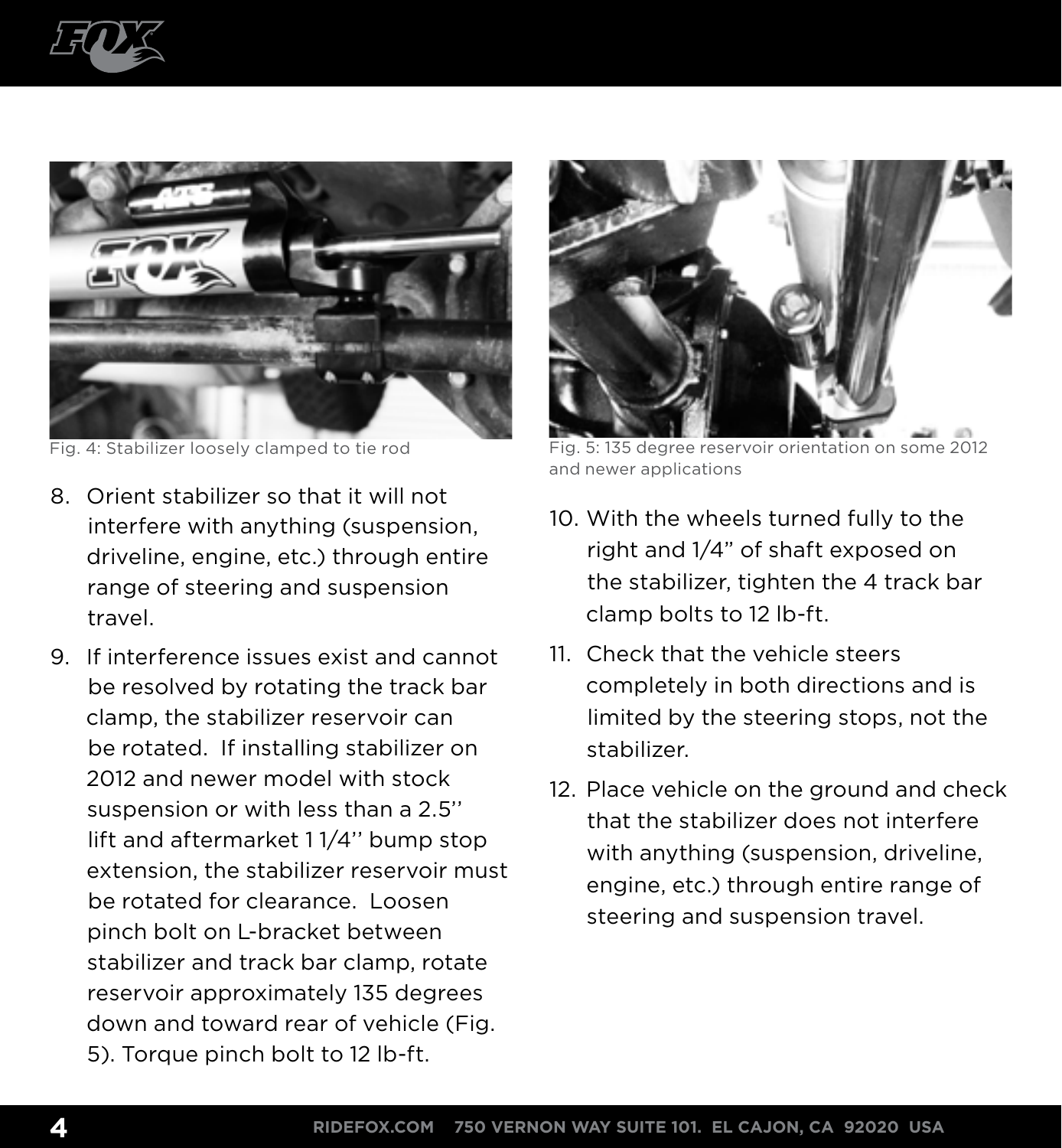

#### **FOX Limited Warranty**

FOX Factory, Inc., a California corporation having offices at 130 Hangar Way, Watsonville, CA 95076 ("FOX"), makes the following LIMITED WARRANTY with respect to its suspension products:

#### LIMITED ONE (1) YEAR WARRANTY ON SUSPENSION PRODUCTS

Subject to the limitations, terms and conditions hereof, FOX warrants, to the original retail owner of each new FOX suspension product, that the FOX suspension product, when new, is free from defects in materials and workmanship. Unless otherwise required by law, this warranty expires one (1) year from the date of the original FOX suspension product retail purchase from an authorized FOX dealer or from a FOX authorized Original Equipment Manufacturer where FOX suspension is included as original equipment on a purchased vehicle. If law requires a warranty duration of greater than one (1) year, then, subject to the other provisions hereof, this warranty will expire at the end of the minimum warranty period required by such law.

#### **Terms of Warranty**

This warranty is conditioned on the FOX suspension product being operated under normal conditions and properly maintained as specified by FOX. This warranty is only applicable to FOX suspensions purchased new from an authorized FOX source and is made only to the original retail owner of the new FOX suspension product and is not transferable to subsequent owners. This warranty is void if the FOX suspension product is subjected to abuse, neglect, improper or unauthorized repair, improper or unauthorized service or maintenance, alteration, modification, accident or other abnormal, excessive, or improper use.

Should it be determined by FOX in its sole and final discretion, that a FOX suspension product is covered by this warranty, it will be repaired or replaced, by a comparable model, at FOX's sole option, which will be conclusive and binding. THIS IS THE EXCLUSIVE REMEDY UNDER THIS WARRANTY. ANY AND ALL OTHER REMEDIES AND DAMAGES THAT MAY OTHERWISE BE APPLICABLE ARE EXCLUDED. INCLUDING, BUT NOT LIMITED TO,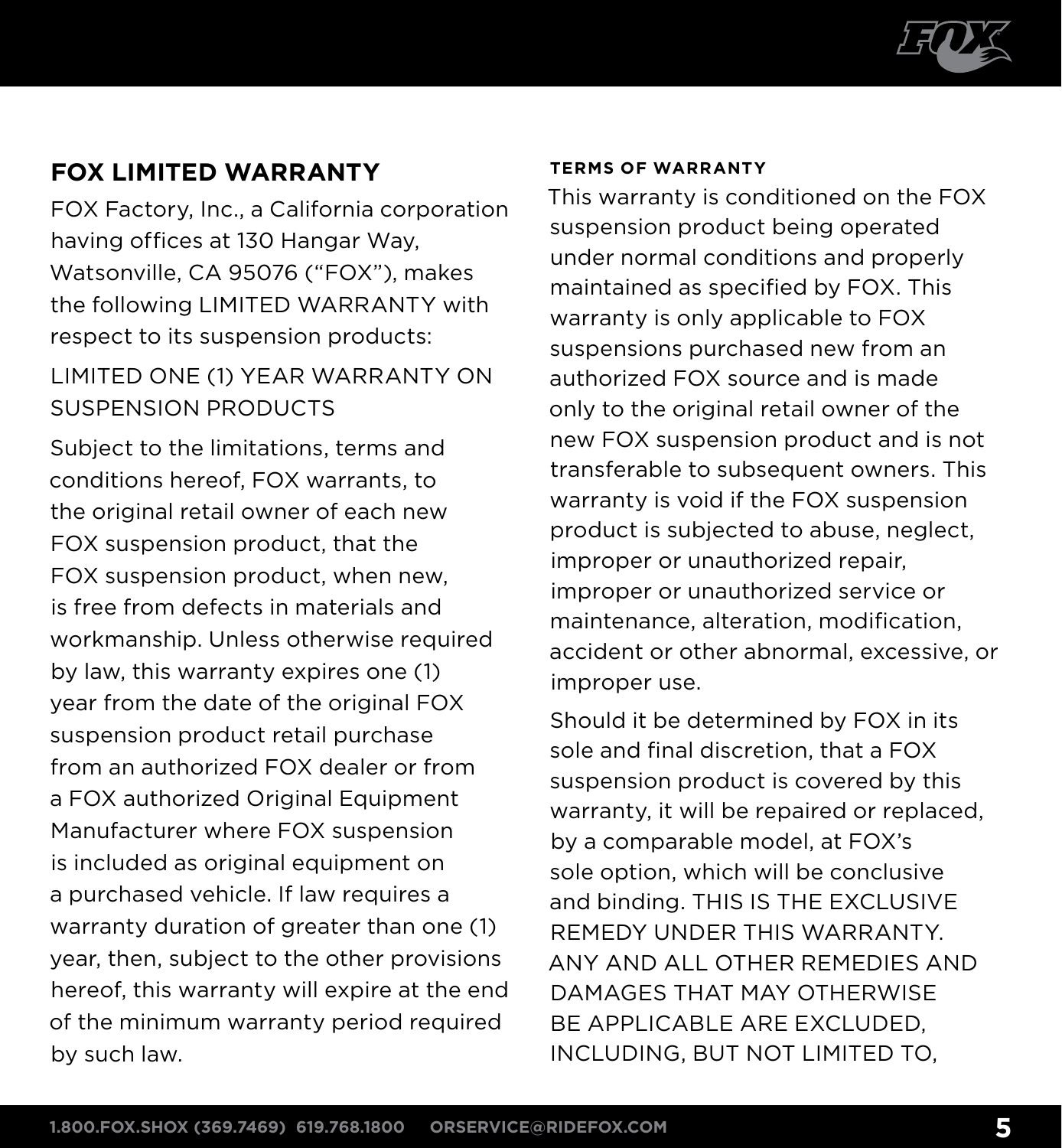

#### INCIDENTAL OR CONSEQUENTIAL DAMAGES OR PUNATIVE DAMAGES.

This limited warranty does not apply to normal wear and tear, malfunctions or failures that result from abuse, improper assembly, neglect, alteration, improper maintenance, crash, misuse or collision. This limited warranty gives the consumer specific legal rights. The consumer may also have other legal rights which vary from state to state or country to country. Some states and countries do not allow the exclusion or limitation of incidental or consequential damages or warranties, and if dictated by law the above limitations or exclusions may not apply to you. If it is determined by a court of competent jurisdiction that a certain provision of this limited warranty does not apply, such determination shall not affect any other provision of this limited warranty and all other provisions shall remain in full effect.

THIS IS THE ONLY WARRANTY MADE BY FOX ON ITS SUSPENSION PRODUCTS AND COMPONENTS, AND THERE ARE NO WARRANTIES WHICH EXTEND BEYOND THE DESCRIPTION HEREIN. ANY WARRANTIES THAT MAY OTHERWISE BE IMPLIED BY LAW INCLUDING, BUT NOT LIMITED TO, ANY IMPLIED WARRANTY OF MERCHANTABILITY OR FITNESS FOR A PARTICULAR PURPOSE ARE EXCLUDED.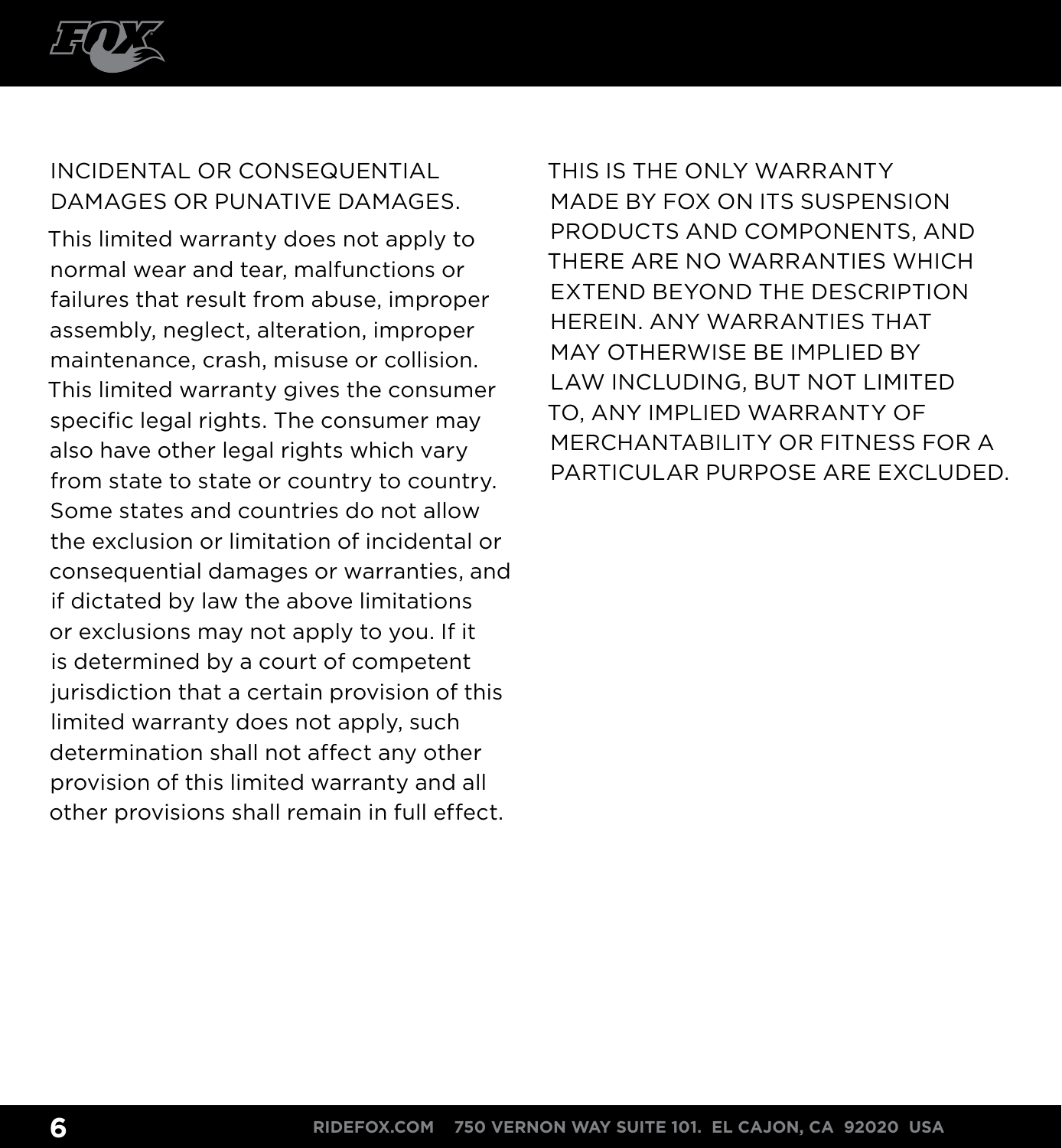

# $\sum_{i=1}^{n}$

#### **Service & Upgrades**

Have your FOX serviced or upgraded by FOX technicians. Call our Offroad and Truck Service Center at 619.768.1800 to go over the service and upgrade options available for your shocks. Once you've setup your service or upgrades you will receive a return authorization number and shipping instructions.

#### **Service menus & pricing** Please visit **foxshox.info/orservice**



#### **Service InterVals**

- •100% street use: every 50,000 miles
- •50% street / 50% offroad use: every 10,000 miles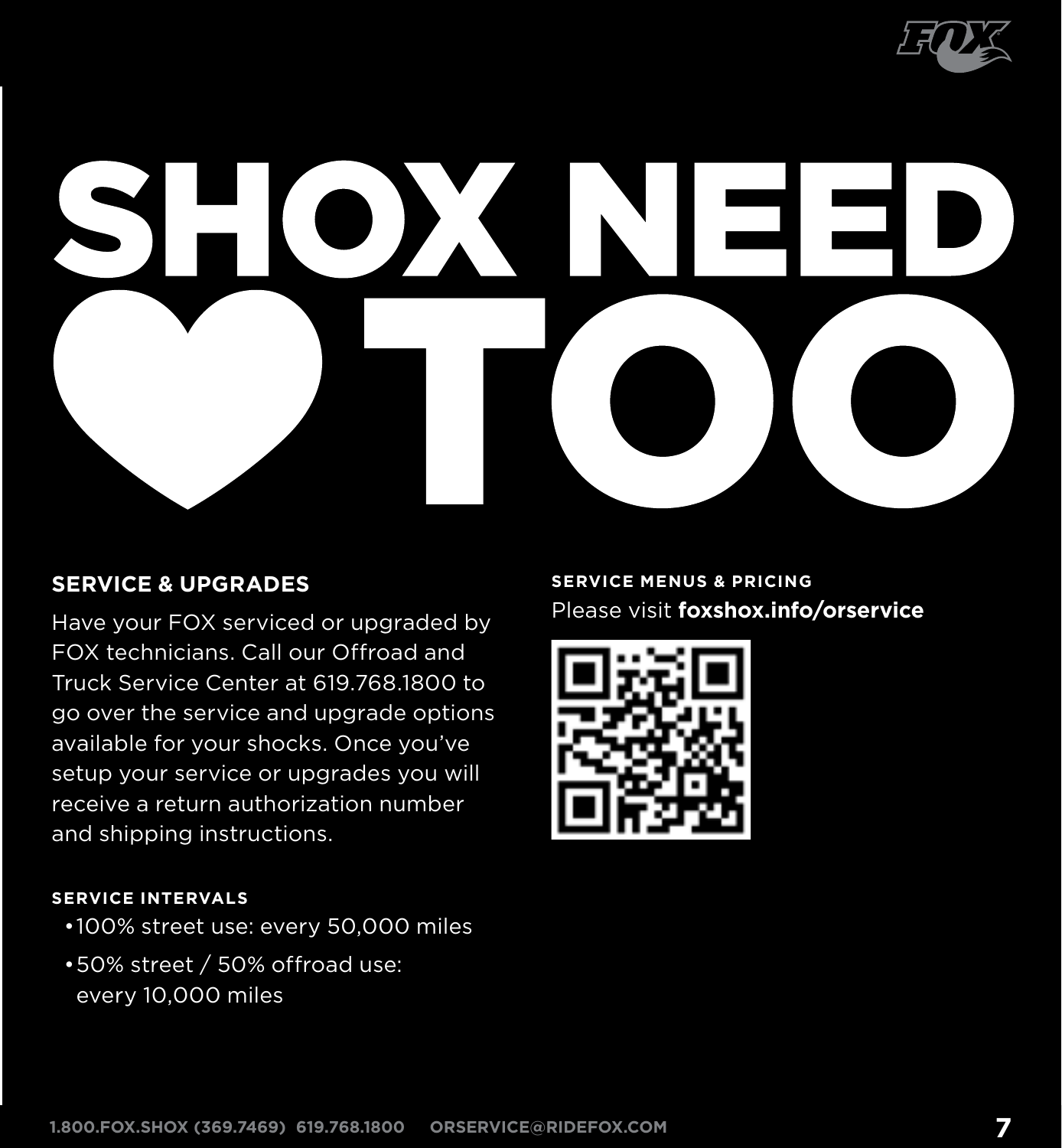

#### **VISIT RIDEFOX.COM/J to find FOX offerings for your JEEP**

# *2.0 Performance Series IFP Shock*

*Replace your stock shocks with racewinning technology*

## *Heat-Reducing Design*

- » Cold-forged, metal-impacted 6061 T6 aluminum shock body dissipates heat three times faster than a conventional steel body shock. The 2.0 Performance Series shock runs as cool as a 2.5 diameter shock on the same application.
- » FOX formulated race shock oil developed for ultimate performance at variable temperatures.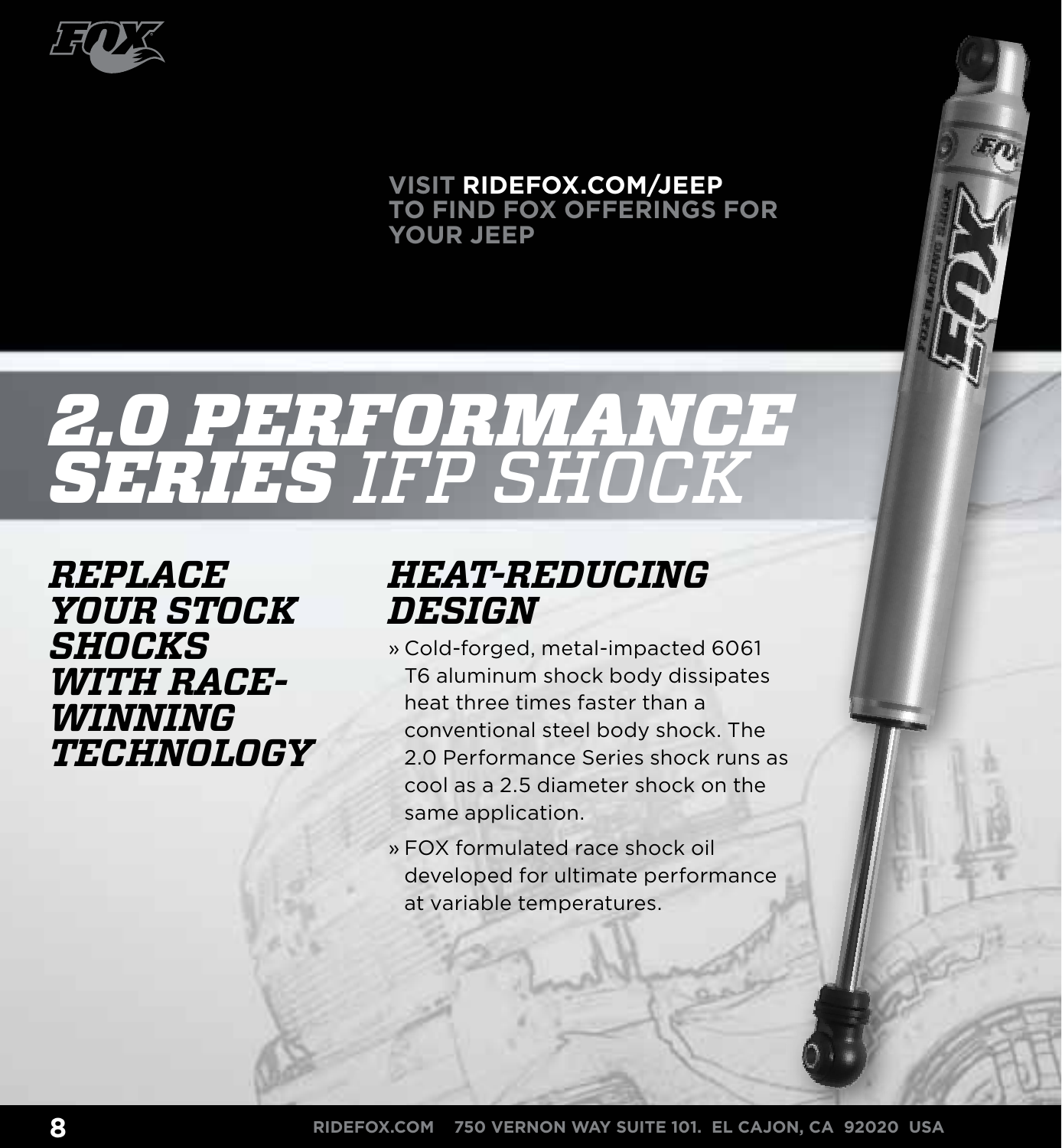

# *race Performance for your daily driver*

## *Application-Specific Valving*

» During development we rigorously tested to maximize offroad performance by utilizing the same proprietary deburred valve shims and high-flow piston design that is found in FOX race products.

# *Tough Finish*

- » CNC machined aluminum components are Type II hard anodized to a scratch- and fade-free black finish.
- » Heavy-duty 5/8" chrome shafts are induction case hardened to over 55 Rockwell C, virtually eliminating scratches caused by roost and debris.

# *Fade-Free Performance*

» The Internal Floating Piston (IFP) design separates shock oil from the high-pressure nitrogen charged gas chamber, eliminating oil aeration and cavatation, while providing a predictable ride — capable of handling the roughest conditions with fade-free performance.